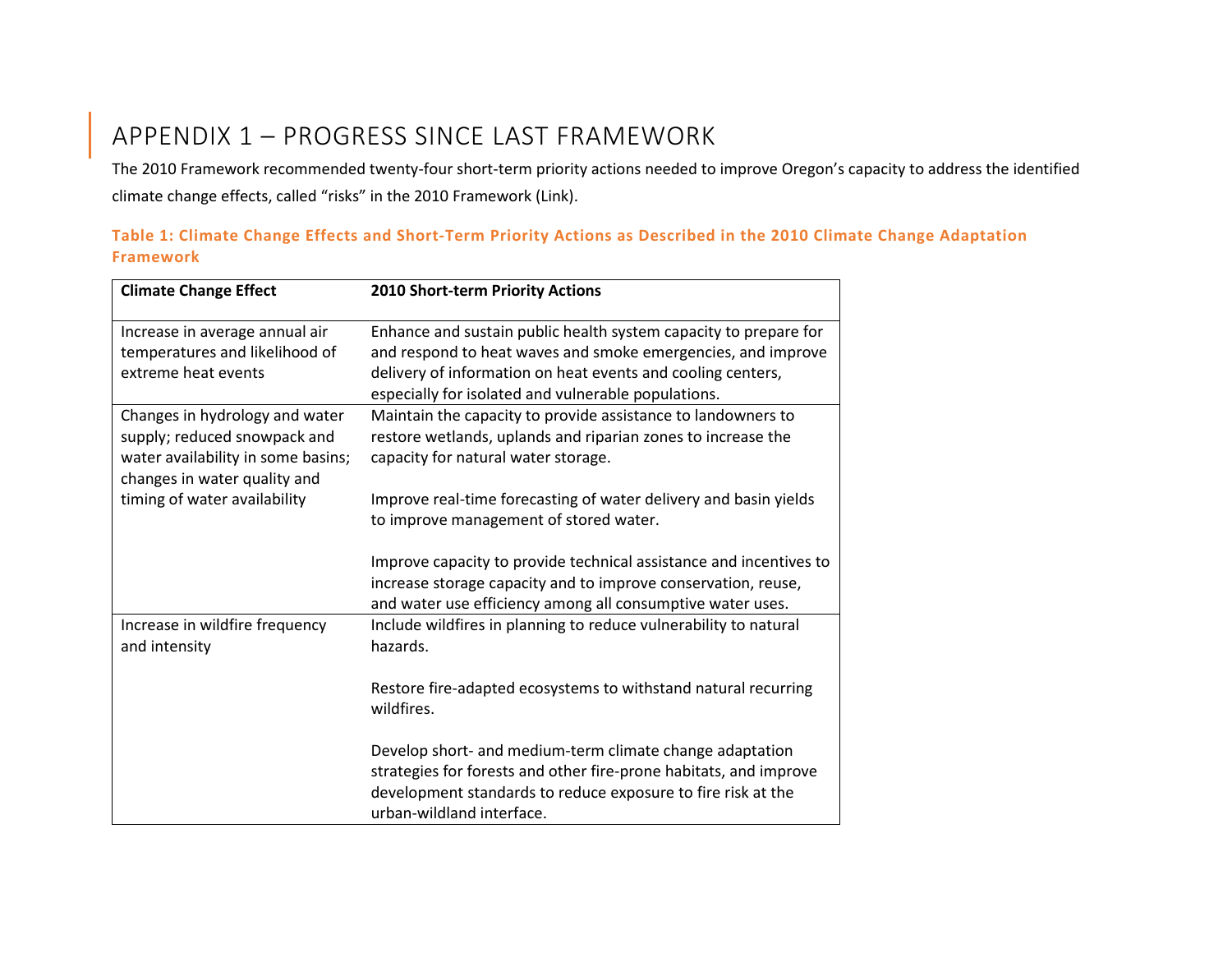|                                                                                                                                      | Improve the capabilities of public health agencies to plan for and<br>respond to the public health and safety risks of wildfire<br>emergencies.                                                           |
|--------------------------------------------------------------------------------------------------------------------------------------|-----------------------------------------------------------------------------------------------------------------------------------------------------------------------------------------------------------|
| Increase in ocean temperatures,<br>with potential for changes in<br>ocean chemistry and increased<br>ocean acidification             | Increase research on the impacts of changes in ocean<br>temperature and chemistry on estuarine and near-shore marine<br>habitats and resources, including commercial and recreational<br>fisheries.       |
| Increased incidence of drought                                                                                                       | Improve capacity to provide technical assistance and incentives to<br>increase storage capacity and to improve conservation, reuse,<br>and water use efficiency among all consumptive water uses.         |
| Increased coastal erosion and<br>risk of inundation from<br>increasing sea levels and<br>increasing wave heights and<br>storm surges | Inventory and map coastal shorelands that are at risk of erosion<br>or inundation, or are barriers to shoreline migration, and develop<br>long-term state and local adaptation strategies for shorelands. |
| Changes in the abundance and<br>geographical distributions of<br>plant species and habitats for<br>aquatic and terrestrial wildlife  | Identify ways to manage ecosystems that will improve their<br>resilience to changes in climate conditions.                                                                                                |
| Increase in diseases, invasive<br>species, and insect, animal, and<br>plant pests                                                    | Increase monitoring, detection and control measures for pest<br>insects and plant and wildlife diseases.                                                                                                  |
|                                                                                                                                      | Increase surveillance and monitoring for climate-sensitive<br>infectious diseases to humans.                                                                                                              |
|                                                                                                                                      | Increase outreach and community education about disease and<br>invasive species prevention measures.                                                                                                      |
|                                                                                                                                      | Seek new means of securing resources to detect and combat<br>diseases and invasive species.                                                                                                               |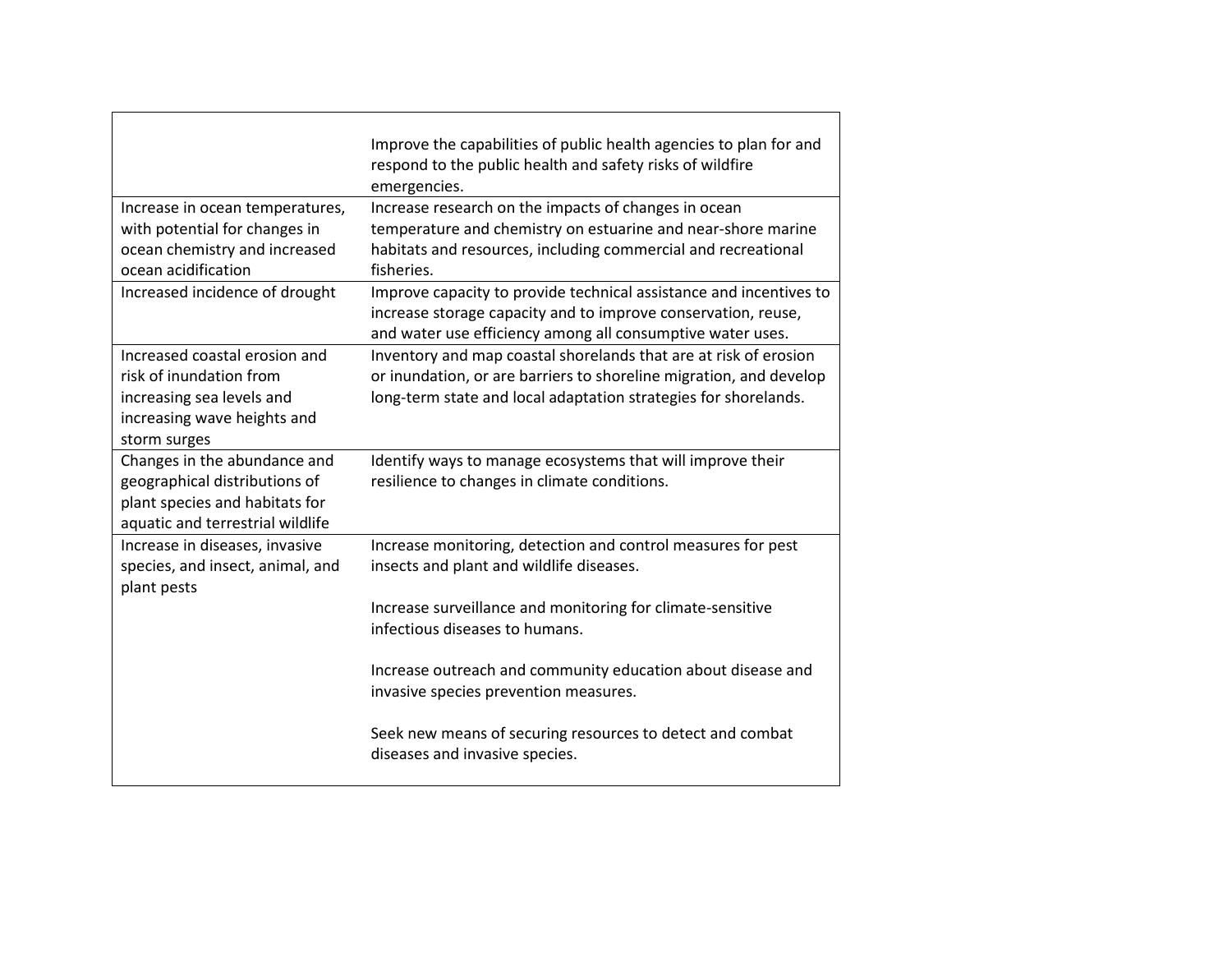| Loss of wetland ecosystems and<br>services                                               | Support implementation of priority actions for Risks 2, 5, 6, 7, and<br>10 related to hydrologic changes, drought, coastal erosion and<br>inundation, habitats, and flooding. |
|------------------------------------------------------------------------------------------|-------------------------------------------------------------------------------------------------------------------------------------------------------------------------------|
| Increased frequency of extreme<br>precipitation events and<br>incidence and magnitude of | Inventory past flood conditions and define and map future flood<br>conditions.                                                                                                |
| damaging floods                                                                          | Improve capability to rapidly assess and repair damaged<br>transportation infrastructure to ensure rapid reopening of                                                         |
|                                                                                          | transportation corridors.                                                                                                                                                     |
| Increased incidence of landslides                                                        | Develop public education and outreach on landslide risks and how<br>to adapt to landslide risks.                                                                              |

Table 2 describes state agency responses.

## **Table 2: Status of Implementation of 2010 Short-term Priority Actions**

| 2010 Short-term Priority Actions                                                                                                                                                                                                                             | <b>Implementation Status as of June 2019</b>                                                                                                                                                                                                                                                                                                                                                                                                                                                        |
|--------------------------------------------------------------------------------------------------------------------------------------------------------------------------------------------------------------------------------------------------------------|-----------------------------------------------------------------------------------------------------------------------------------------------------------------------------------------------------------------------------------------------------------------------------------------------------------------------------------------------------------------------------------------------------------------------------------------------------------------------------------------------------|
| Enhance and sustain public health system<br>capacity to prepare for and respond to heat<br>waves and smoke emergencies, and improve<br>delivery of information on heat events and<br>cooling centers, especially for isolated and<br>vulnerable populations. | Oregon Health Authority (OHA):<br>Various state agencies collaborated on the development of the 2013 Oregon Wildfire<br>Response Protocol for Severe Smoke Episodes. This guidance document is updated<br>annually and used consistently.<br>Crisis and Emergency Risk Communication toolkits for extreme heat and wildfire<br>smoke have been developed by OHA, translated into multiple languages, and their<br>use promoted to local public health authorities.                                  |
|                                                                                                                                                                                                                                                              | Department of Environmental Quality (DEQ)<br>New air quality monitors have been installed since 2010. DEQ revises the state's air<br>quality monitoring networks occasionally for a number of reasons, but not specifically<br>to address air temperature. DEQ designs the monitoring network to measure smoke<br>and operates 10 sensor stations in partnership with the US Forest Service and Bureau<br>of Land Management [information acquired from Tom Roick and Anthony Barnack,<br>DEQ Lab]. |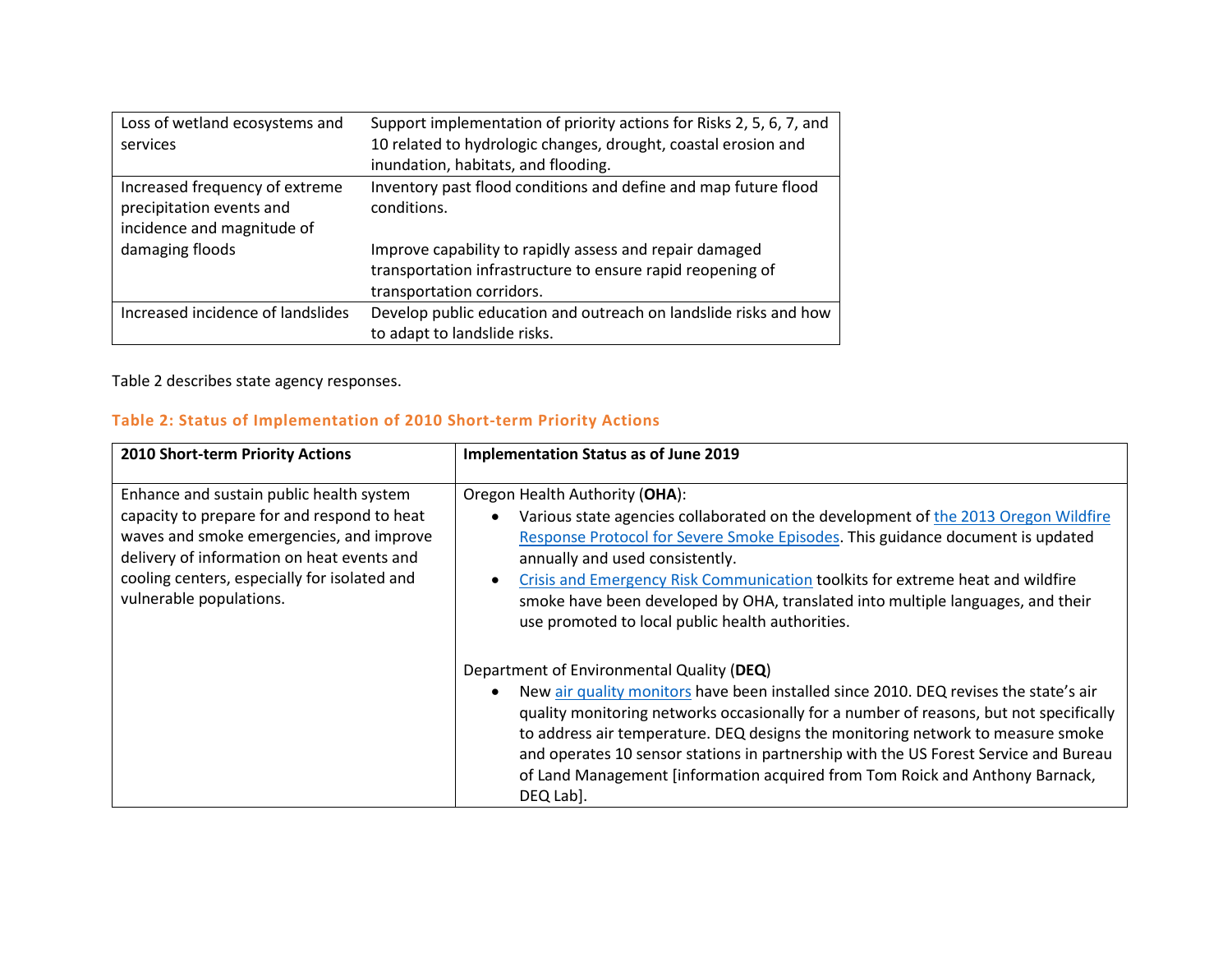| Maintain the capacity to provide assistance to                                                                | Oregon Watershed Enhancement Board (OWEB) makes significant annual investments via                                                                                                                                                                                                                                                                                                                                                                                                                                                                                                                                                                                                                                                                                                                                                                                                                                                                                                                                                                                                                                                                                                                                                                                                                                                                                                                                                                                                                                                                                                                                               |
|---------------------------------------------------------------------------------------------------------------|----------------------------------------------------------------------------------------------------------------------------------------------------------------------------------------------------------------------------------------------------------------------------------------------------------------------------------------------------------------------------------------------------------------------------------------------------------------------------------------------------------------------------------------------------------------------------------------------------------------------------------------------------------------------------------------------------------------------------------------------------------------------------------------------------------------------------------------------------------------------------------------------------------------------------------------------------------------------------------------------------------------------------------------------------------------------------------------------------------------------------------------------------------------------------------------------------------------------------------------------------------------------------------------------------------------------------------------------------------------------------------------------------------------------------------------------------------------------------------------------------------------------------------------------------------------------------------------------------------------------------------|
| landowners to restore wetlands, uplands and                                                                   | grants to local organizations (e.g., watershed councils, soil and water conservation districts)                                                                                                                                                                                                                                                                                                                                                                                                                                                                                                                                                                                                                                                                                                                                                                                                                                                                                                                                                                                                                                                                                                                                                                                                                                                                                                                                                                                                                                                                                                                                  |
| riparian zones to increase the capacity for                                                                   | that support technical assistance and restoration design projects.                                                                                                                                                                                                                                                                                                                                                                                                                                                                                                                                                                                                                                                                                                                                                                                                                                                                                                                                                                                                                                                                                                                                                                                                                                                                                                                                                                                                                                                                                                                                                               |
| natural water storage.                                                                                        |                                                                                                                                                                                                                                                                                                                                                                                                                                                                                                                                                                                                                                                                                                                                                                                                                                                                                                                                                                                                                                                                                                                                                                                                                                                                                                                                                                                                                                                                                                                                                                                                                                  |
| Improve real-time forecasting of water<br>delivery and basin yields to improve<br>management of stored water. | Oregon Water Resources Department (OWRD) and partner agencies have made progress in<br>multiple areas since 2010. The OWRD has shifted some of its terminology from a limited focus<br>on water delivery and basin yield to the more-inclusive "Decision-Support Tools for Water<br>Resources Management." Described in detail in Oregon's 2017 Integrated Water Resources<br>Strategy, these tools include<br>Development of a <i>Monitoring Strategy</i> . The vision of the Water Resources Department is<br>to assure that water supplies are available to meet current and future needs. This strategy<br>identifies the Department's monitoring priorities and recommends monitoring actions<br>that will ensure the vision of the Department is being met.                                                                                                                                                                                                                                                                                                                                                                                                                                                                                                                                                                                                                                                                                                                                                                                                                                                                |
|                                                                                                               | Water Availability Reporting System (WARS). The Water Availability Reporting System<br>was established in the 1990s to calculate the amount of water available for allocation.<br>The underlying hydrologic data are from 1958 through 1987. Science agencies, including<br>the National Weather Service and Natural Resources Conservation Service, update their<br>30-year reference period every ten years and are now working from a reference of 1980<br>to 2010. OWRD has begun to update its system to match those reference years.<br>Mapping Evapotranspiration using high Resolution and Internalized Calibration<br>(METRIC). The use of evapotranspiration data developed from satellite imagery is an<br>established method for characterizing the location, timing, and quantity of<br>agricultural water use. Along with four other western states, Oregon is currently a co-<br>investigator in a project sponsored by the National Aeronautics and Space<br>Administration. Focusing first in the Greater Harney Valley, this project utilizes<br>METRIC with the added benefit of enabling end-users to readily access<br>evapotranspiration information for the region.<br>Groundwater recharge studies. Groundwater demand in Oregon has led to increasing<br>concerns among water managers about its sustained availability. Groundwater<br>availability in Oregon is measured on the basis of water budgets that estimate the<br>annual rate of four principal components - natural groundwater recharge, natural<br>groundwater discharge, artificial discharge, and flow between hydraulically connected |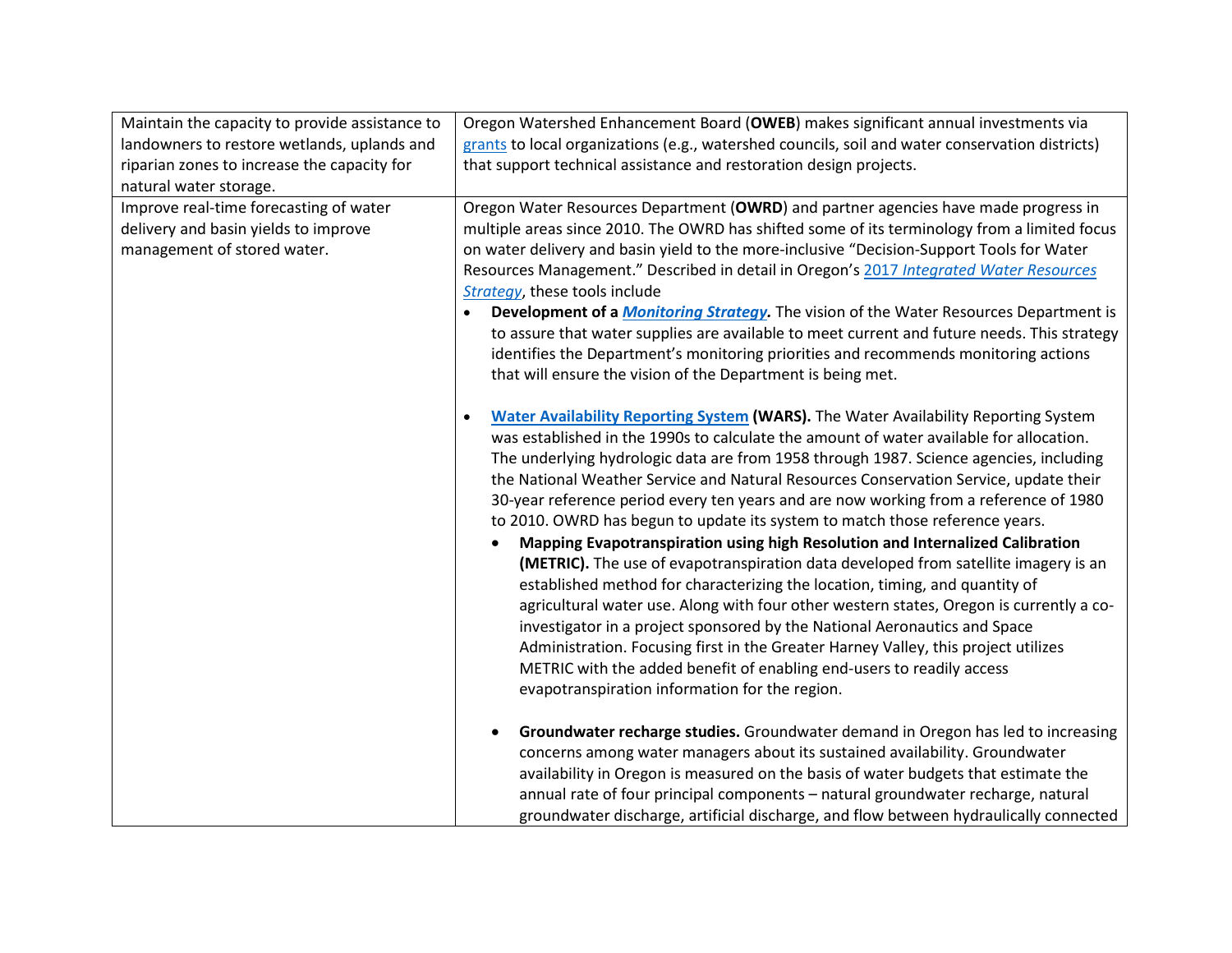|                                                                                        | basins. In 2019, the U.S. Geological Survey and OWRD embarked on a study to update<br>state-wide natural groundwater recharge estimates.                                                                                                                                                                                                                                                    |
|----------------------------------------------------------------------------------------|---------------------------------------------------------------------------------------------------------------------------------------------------------------------------------------------------------------------------------------------------------------------------------------------------------------------------------------------------------------------------------------------|
|                                                                                        | Groundwater basin studies. Oregon has a need for additional basin studies to further<br>understand the relationship between groundwater and surface water, and the<br>availability of both. Since 2010, OWRD completed cooperative studies in the<br>Willamette and Klamath Basins, and currently is working with the U.S. Geological<br>Survey to study the Harney and Walla Walla Basins. |
|                                                                                        | In some basins around the state, OWEB grants have supported and continue to support<br>stream gages and other flow measurement tools that increase understanding of hydrological<br>systems.                                                                                                                                                                                                |
| Improve capacity to provide technical<br>assistance and incentives to increase storage | Since the release of the 2012 Oregon Water Resources Strategy, DEQ, OHA, and OWRD have<br>established a statewide groundwater quality monitoring program. This has informed access to                                                                                                                                                                                                       |
| capacity and to improve conservation, reuse,<br>and water use efficiency among all     | stable groundwater resources for those with limited surface water resources.                                                                                                                                                                                                                                                                                                                |
| consumptive water uses.                                                                | <b>OWEB</b> makes significant annual investments via grants to local organizations (e.g., watershed<br>councils, soil and water conservation districts, irrigation districts) that support both technical<br>assistance and on-the-ground implementation of water conservation projects.                                                                                                    |
|                                                                                        | OHA and DEQ assessed vulnerabilities to drinking water sources from land uses throughout<br>the state and provided these assessments to system operators. Link?                                                                                                                                                                                                                             |
|                                                                                        | <b>OHA</b><br>Water system master plans are required for systems serving 300 or more<br>$\bullet$<br>connections. The plan must include an evaluation of the water supply's ability to meet<br>anticipated demand over the next 20 years and identify and plan for solutions as<br>necessary.                                                                                               |
|                                                                                        | Funding for the development of a resiliency plan is available to public water systems<br>serving more than 25 people.                                                                                                                                                                                                                                                                       |
|                                                                                        | In 2008, OWRD initiated funding for Feasibility Study Grants, plus funds for the Umatilla Basin<br>Aquifer Recovery Project. Since 2008, OWRD has provided approximately \$4.8 million for 76                                                                                                                                                                                               |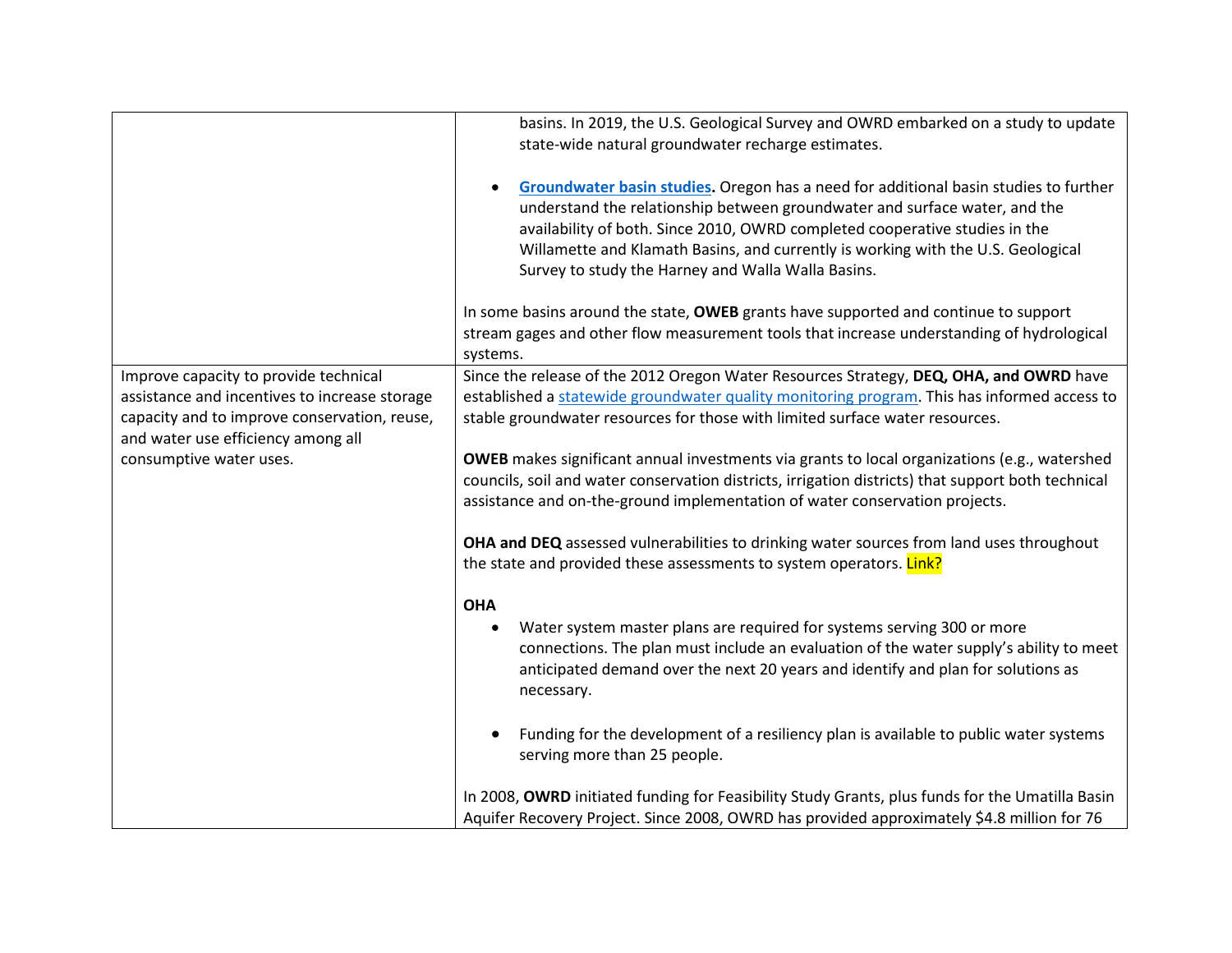| feasibility studies. These grant dollars have leveraged approximately \$14.8 million in matching<br>funds and in-kind services to determine the feasibility of water conservation, storage, and<br>reuse projects.                                                                                                                                                                                                                                                                                                                                                                                                                                                                                                                                                      |
|-------------------------------------------------------------------------------------------------------------------------------------------------------------------------------------------------------------------------------------------------------------------------------------------------------------------------------------------------------------------------------------------------------------------------------------------------------------------------------------------------------------------------------------------------------------------------------------------------------------------------------------------------------------------------------------------------------------------------------------------------------------------------|
| In summer 2014, the City of Hermiston Recycled Water Treatment Plant completed<br>construction and permitting of the state's first and largest water reuse project that delivers<br>recycled Class A Water. Discharge regulations designed to protect salmon in the Umatilla<br>River during summer restricted warm-water discharge from the City while the irrigation<br>district sought an additional source of irrigation water. Working closely with permitting staff<br>from the U.S. Bureau of Reclamation, DEQ, OWRD, the Confederated Tribes of the Umatilla<br>Indian Reservation, and other partners, the city and West Irrigation District designed an<br>arrangement that addressed the needs of member irrigators, citizens, and regulators.               |
| In 2015, OWRD initiated funding for the Water Project Grants and Loans program. OWRD co-<br>funded a WaterSMART Basin Study in the Deschutes River Basin with the U.S. Bureau of<br>Reclamation and a reallocation feasibility study in the Willamette River Basin with the U.S.<br>Army Corps of Engineers. The state also awards grants and loans from the account through a<br>competitive funding opportunity. These Water Project Grants and Loans provide funding to<br>evaluate, plan, and implement instream and out-of-stream water resources projects. Since<br>2015, OWRD has awarded approximately \$15 million in funding. OWRD also managed<br>additional direct appropriations for the study or implementation of storage projects through<br>this fund. |
| In 2015, OWRD published Oregon's 2015 Long-Term Water Demand Forecast. The document<br>describes potential long-term consumptive use demands given that historic patterns may not<br>allow to prediction of future rainfall and snowpack. The 2015 scenarios and assumptions<br>include a projected increase in population and a longer, warmer growing season, leading to<br>more demand by agricultural, commercial, residential, and industrial water uses in 2050.<br>Additional projection also is necessary to determine instream flow needs.                                                                                                                                                                                                                     |
| In 2015 and 2016, ODA applied to OWRD to extend reservations established in rules for<br>stored water in six basins: Grande Ronde, Hood River, Malheur, Malheur Lake, Owyhee, and                                                                                                                                                                                                                                                                                                                                                                                                                                                                                                                                                                                       |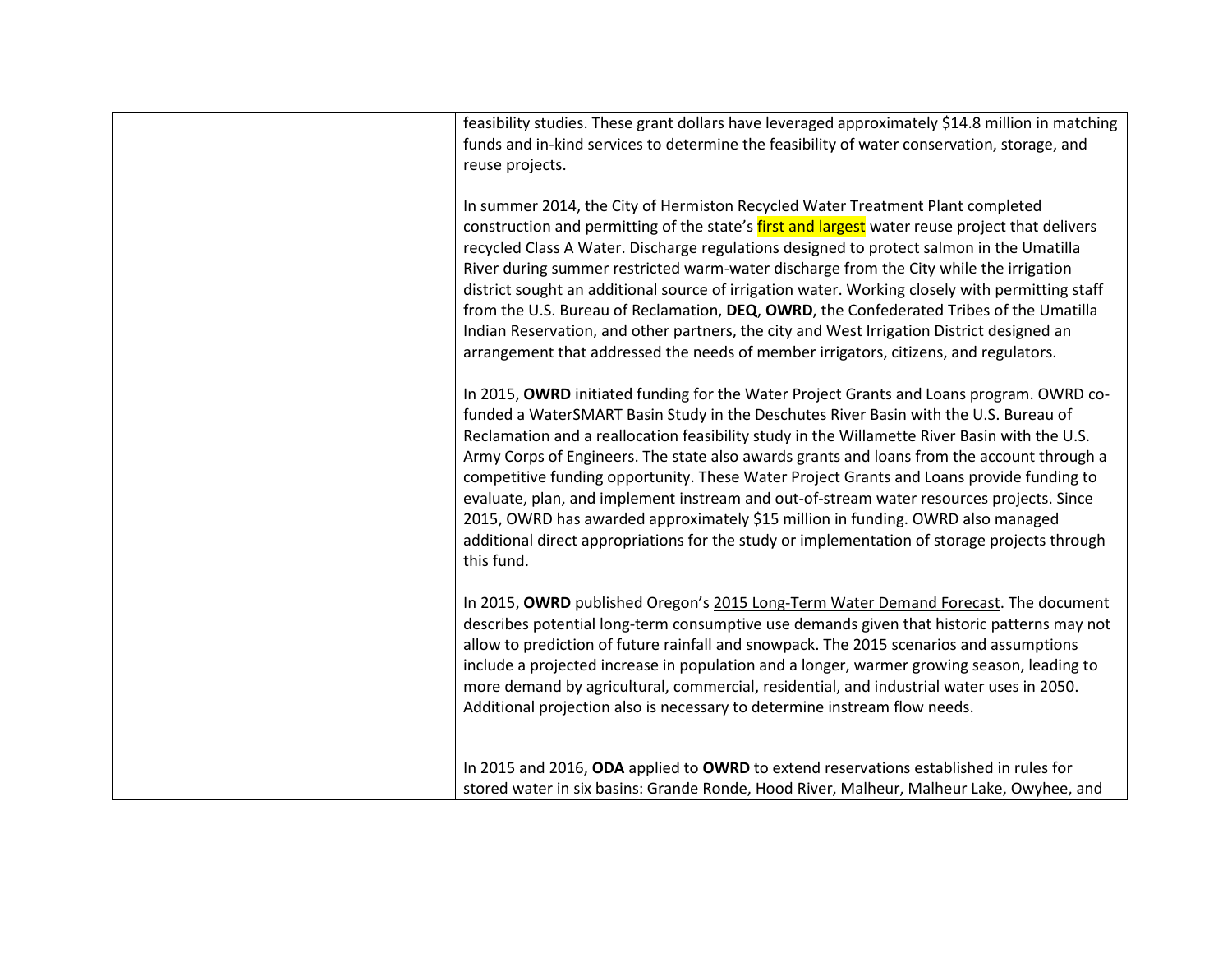|                                                                              | Powder River. A reservation sets aside unappropriated water for multi-purpose storage to<br>meet future needs.                                                                                                                                                                                                                                                                                                                                                                                                                                                                                                                                                                                                                                                                                                                                                                                                                             |
|------------------------------------------------------------------------------|--------------------------------------------------------------------------------------------------------------------------------------------------------------------------------------------------------------------------------------------------------------------------------------------------------------------------------------------------------------------------------------------------------------------------------------------------------------------------------------------------------------------------------------------------------------------------------------------------------------------------------------------------------------------------------------------------------------------------------------------------------------------------------------------------------------------------------------------------------------------------------------------------------------------------------------------|
|                                                                              | In 2016, OWRD initiated a pilot phase of the Place-Based Integrated Water Resources<br>Planning program. The department entered into contracts or agreements with four<br>communities: Upper Grande Ronde River Sub-Basin, convened by Union County; Lower John<br>Day River Sub-Basin, co-convened by the Gilliam Soil and Water Conservation District and the<br>Mid-John Day Bridge Creek Watershed Council; Malheur Lake Basin, co-convened by the<br>Harney County Watershed Council and the Harney County Court; and the Mid-Coast Region,<br>co-convened by the City of Newport and the Water Resources Department. Multiple state<br>natural resources agencies - primarily OWRD, ODA, DEQ, and ODFW- are contributing their<br>time and resources to the planning efforts and working to better integrate agency efforts at<br>the local level.                                                                                   |
|                                                                              | Some federal storage projects are not fully allocated, representing key points of discussion<br>between the State of Oregon and federal agencies. In 2015, the U.S. Army Corps of Engineers,<br>which operates the Willamette Valley Project reservoirs, reinitiated a feasibility study in the<br>Willamette Basin with sponsorship from OWRD. This multi-year study quantified the current<br>use of storage and estimated future water needs for irrigated agriculture, municipal,<br>industrial, and instream uses in the Willamette Basin. The study examined whether<br>operational changes or modifications in the storage allocation from the Willamette Valley<br>Project reservoirs would better serve present and future water needs in the basin. The study<br>was completed in late 2019, and is being used by the U.S. Army Corps of Engineers to seek<br>authorization from Congress to proceed with implementation. (Link) |
| Include wildfires in planning to reduce<br>vulnerability to natural hazards. | DEQ's Wildfire Severe Smoke Response Protocol was first initiated in 2012 and has been<br>updated almost annually. The protocol is focused on air quality impacts and is intended to<br>guide the use of resources in response to air quality due to major wildfires. The protocol is<br>intended to help guide public agencies and to facilitate collaboration among agencies to<br>gather the appropriate information on smoke and recommend public actions.<br>Monitors exist in all but one of the smoke sensitive receptor areas covered by the Smoke<br>Management Plan (link?), and the last sensor will be installed during 2021. DEQ also will<br>deploy 30 new monitors throughout the state by late 2020 to collect more comprehensive<br>data on particulate matter (PM) The increasing prevalence of wildfires in the last few has<br>resulted in more requests for PM monitoring in areas of the state where monitors were   |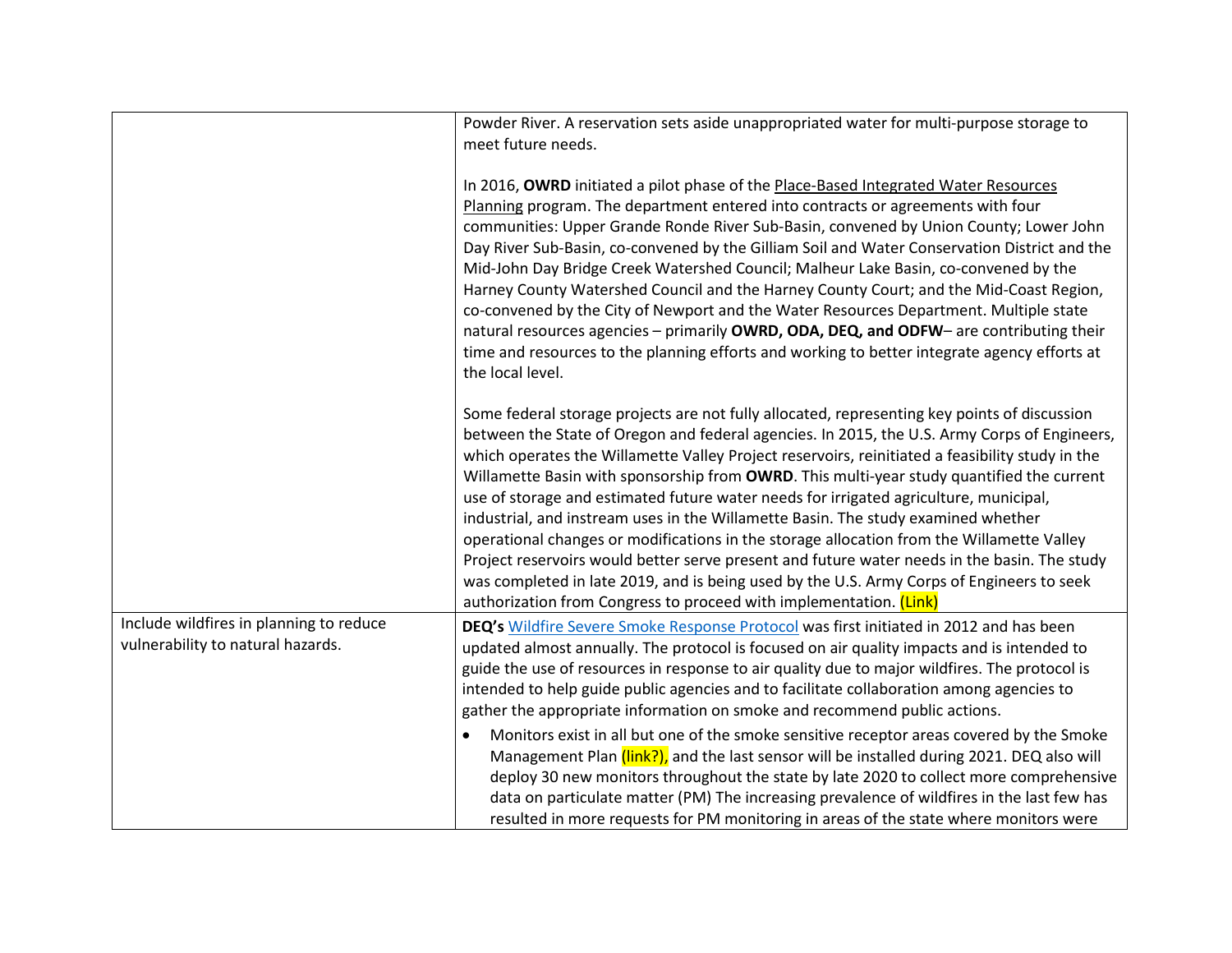|                                                                                        | not previously installed. Therefore, DEQ requested funds from the Oregon Legislature in<br>2017 for additional PM monitors.                                                                                                                                                                                                                                                                                                                                                                                                                                                                                                                                                                  |
|----------------------------------------------------------------------------------------|----------------------------------------------------------------------------------------------------------------------------------------------------------------------------------------------------------------------------------------------------------------------------------------------------------------------------------------------------------------------------------------------------------------------------------------------------------------------------------------------------------------------------------------------------------------------------------------------------------------------------------------------------------------------------------------------|
|                                                                                        | DEQ published trends, derived from monitoring data, on the effects of wildfire smoke<br>$\bullet$<br>on health in four cities.                                                                                                                                                                                                                                                                                                                                                                                                                                                                                                                                                               |
|                                                                                        | <b>OWEB</b> administers grants to forest collaboratives around the state, which are funded by the                                                                                                                                                                                                                                                                                                                                                                                                                                                                                                                                                                                            |
|                                                                                        | Oregon Department of Forestry through its Federal Forest Health Program.                                                                                                                                                                                                                                                                                                                                                                                                                                                                                                                                                                                                                     |
| Restore fire-adapted ecosystems to withstand<br>natural recurring wildfires.           | DEQ updated its Smoke Management Plan in 2017 to allow for more prescribed fire. The<br>parameters were set by ODF, but the aim was to balance use of prescribed fire with public<br>health impacts from smoke. Similar to the wildfire severe smoke response protocol, changes<br>in the smoke management plan do not explicitly reference climate change. Prescribed fire<br>scenarios examine meteorology, fuel parameters (for example, moisture content, density, and<br>distribution), and air quality impacts. The 2017 update allowed more smoke exposure in<br>communities and did not increase use of fire in shoulder seasons. ODF sets burn prescriptions<br>and approves burns. |
|                                                                                        | <b>OWEB</b> grants have supported dry forest restoration projects in Oregon, with a focus on                                                                                                                                                                                                                                                                                                                                                                                                                                                                                                                                                                                                 |
|                                                                                        | southwestern Oregon. In 2016, under its Focused Investment Partnership (FIP) Program,<br>OWEB awarded funding to the Ashland Forest All-Lands Restoration Initiative to support six                                                                                                                                                                                                                                                                                                                                                                                                                                                                                                          |
|                                                                                        | years of restoration. In 2019, OWEB awarded another FIP to the Rogue Forest Restoration<br>Initiative.                                                                                                                                                                                                                                                                                                                                                                                                                                                                                                                                                                                       |
| Develop short- and medium-term climate                                                 | ODF field foresters work directly with landowners, local governments, and non-profit                                                                                                                                                                                                                                                                                                                                                                                                                                                                                                                                                                                                         |
| change adaptation strategies for forests and<br>other fire-prone habitats, and improve | organizations to address forest threats, such as wildfire, invasive species and forest<br>fragmentation, on state and private forest lands.                                                                                                                                                                                                                                                                                                                                                                                                                                                                                                                                                  |
| development standards to reduce exposure to                                            |                                                                                                                                                                                                                                                                                                                                                                                                                                                                                                                                                                                                                                                                                              |
| fire risk at the urban-wildland interface.                                             | ODF responds to increasing fire magnitude by maintaining its suppression capacity and                                                                                                                                                                                                                                                                                                                                                                                                                                                                                                                                                                                                        |
|                                                                                        | working with closely with partners.                                                                                                                                                                                                                                                                                                                                                                                                                                                                                                                                                                                                                                                          |
|                                                                                        | ODF is working to improve the condition of Oregon's federal forests through the use of Good                                                                                                                                                                                                                                                                                                                                                                                                                                                                                                                                                                                                  |
|                                                                                        | Neighbor Authority, Shared Stewardship, and the Federal Forest Restoration Program.(Links)                                                                                                                                                                                                                                                                                                                                                                                                                                                                                                                                                                                                   |
| Improve the capabilities of public health                                              | OHA provided small grants to five local health jurisdictions to develop and begin                                                                                                                                                                                                                                                                                                                                                                                                                                                                                                                                                                                                            |
| agencies to plan for and respond to the public                                         | implementation of climate and health adaptation plans.                                                                                                                                                                                                                                                                                                                                                                                                                                                                                                                                                                                                                                       |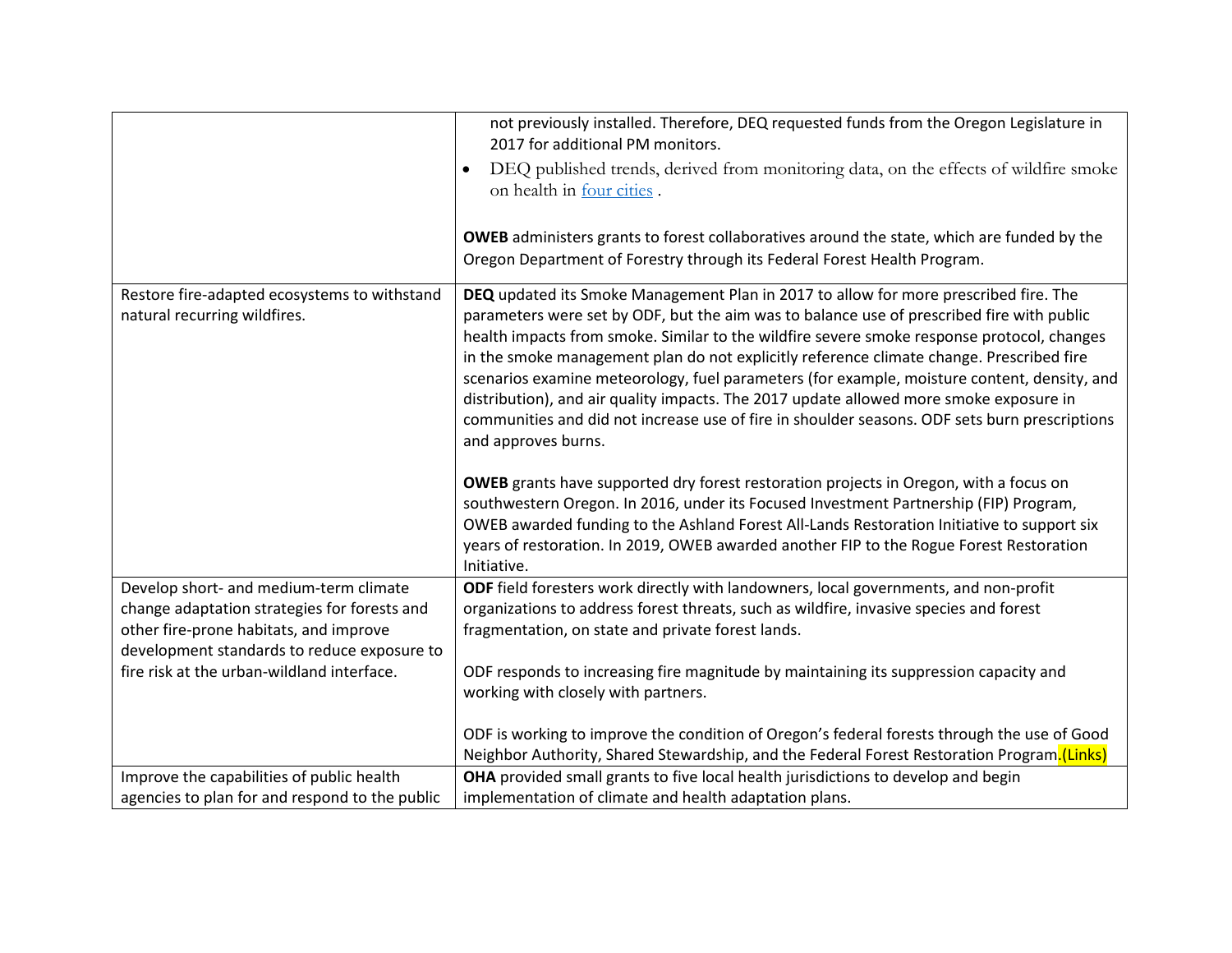| health and safety risks of wildfire                            |                                                                                                                                                                                              |
|----------------------------------------------------------------|----------------------------------------------------------------------------------------------------------------------------------------------------------------------------------------------|
| emergencies.                                                   |                                                                                                                                                                                              |
| Increase research on the impacts of changes in                 | In 2018, OWEB funded a monitoring grant to assess the effects of ocean acidification and                                                                                                     |
| ocean temperature and chemistry on                             | hypoxia in Tillamook Bay.                                                                                                                                                                    |
| estuarine and near-shore marine habitats and                   |                                                                                                                                                                                              |
| resources, including commercial and<br>recreational fisheries. | Oregon marine reserves have been created.                                                                                                                                                    |
|                                                                | The Oregon Coordinating Council on Ocean Acidification and Hypoxia. Has made considerable                                                                                                    |
|                                                                | investment in studying ocean acidification and hypoxia Harmful algal bloom monitoring has                                                                                                    |
|                                                                | increased, but is not yet sufficient. The state is participating in the international Ocean                                                                                                  |
|                                                                | Acidification Alliance and coordinating across the Pacific with the Pacific Coast Collaborative.                                                                                             |
|                                                                | <b>ODFW</b> has prepared a <b>Nearshore Conservation Strategy</b> .                                                                                                                          |
| Inventory and map coastal shorelands that are                  | In 2015, OWEB funded a technical assistance grant to assess estuary and landward migration                                                                                                   |
| at risk of erosion or inundation, or are barriers              | zones along the Oregon coast. (link)                                                                                                                                                         |
| to shoreline migration, and develop long-term                  |                                                                                                                                                                                              |
| state and local adaptation strategies for<br>shorelands.       | DLCD conducted an exposure inventory of Oregon's estuaries in 2017.                                                                                                                          |
|                                                                | ODOT partnered with DLCD to produce a sea level rise exposure inventory for state highways,                                                                                                  |
|                                                                | which focused on future inundation of roadways in coastal estuaries. GIS data are available on                                                                                               |
|                                                                | the Coastal Atlas website for use in planning.                                                                                                                                               |
| Identify ways to manage ecosystems that will                   | Since 2016, OWEB has funded development of several strategic action plans that identify                                                                                                      |
| improve their resilience to changes in climate<br>conditions.  | restoration opportunities and priorities along the Oregon coast.                                                                                                                             |
|                                                                | <b>OWEB</b> makes significant annual investments via restoration, acquisition, technical assistance,                                                                                         |
|                                                                | monitoring, and stakeholder engagement grants that inform design and enable                                                                                                                  |
|                                                                | implementation of resiliency actions.                                                                                                                                                        |
|                                                                | ODFW has yet to be funded to implement the Oregon Conservation Strategy, but the Strategy                                                                                                    |
|                                                                | has been updated to incorporate climate change as referenced in the Framework. ODFW has                                                                                                      |
|                                                                | a new wildlife connectivity biologist who is working on statewide analysis of connectivity and<br>corridors for wildlife movement. ODFW is still a few hundred thousand dollars short of the |
|                                                                | funds needed to pay for the statewide analysis.                                                                                                                                              |
|                                                                |                                                                                                                                                                                              |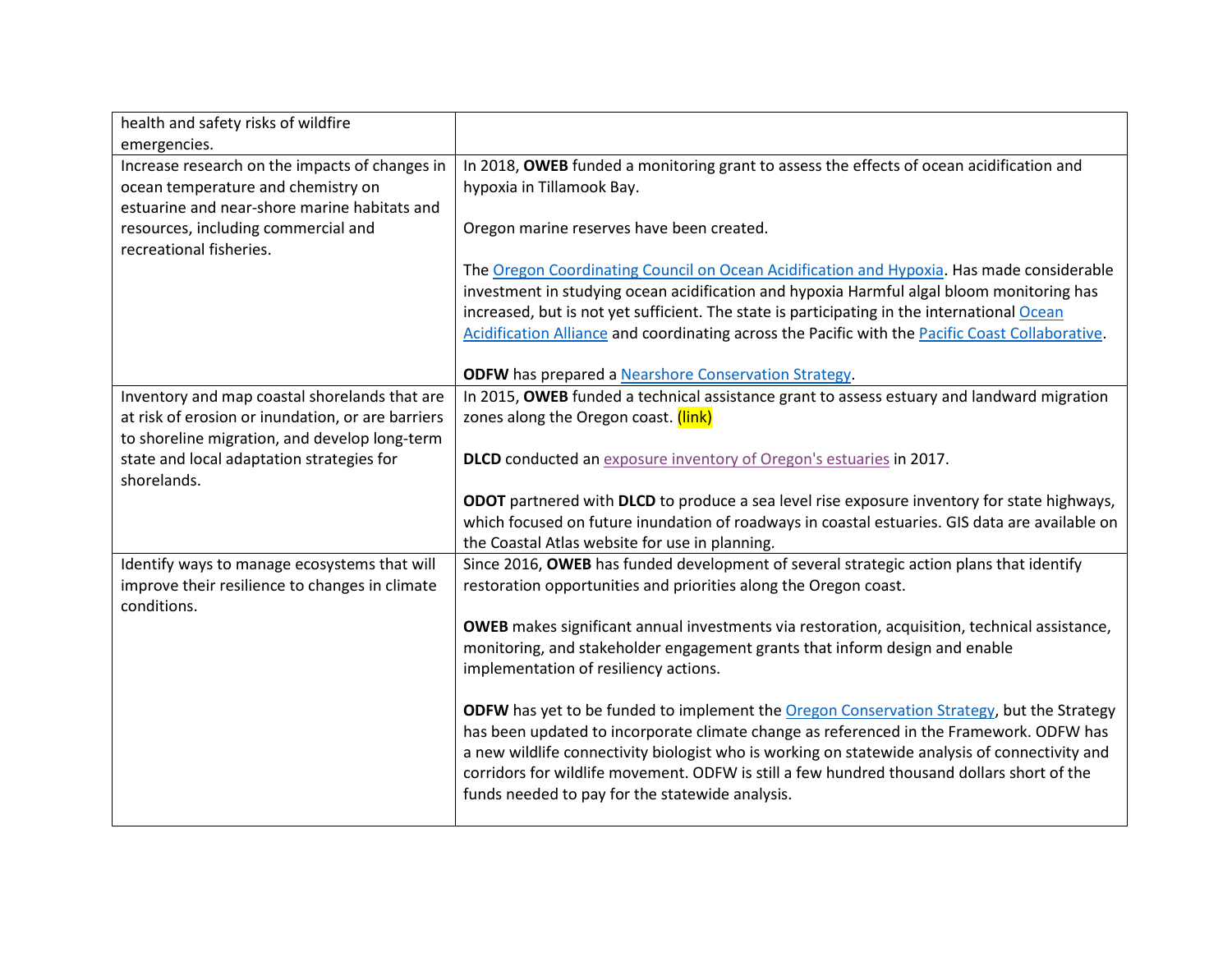|                                                | ODFW is working to acquire instream water rights for fish habitat.                                 |
|------------------------------------------------|----------------------------------------------------------------------------------------------------|
|                                                | Since the release of the 2012 Integrated Water Resources Strategy, Oregon has made a               |
|                                                | number of advancements in water resources management, including initiation of new                  |
|                                                | instream flow studies, protection of additional rivers by designating scenic waterways (OPRD       |
|                                                | and OWRD), establishing outstanding resource waters (OWRD), and applying for new                   |
|                                                | instream water rights (ODFW). ODFW is currently utilizing existing information to recommend        |
|                                                | flows for future instream water rights applications and is prioritizing future studies. Collection |
|                                                | and processing of new data for a given stream reach takes two to three years. New instream         |
|                                                | flow studies will provide data for future instream water rights applications.                      |
| Increase monitoring, detection and control     | While not focused on plant diseases, but rather invasive species, OWEB supports grants             |
| measures for pest insects and plant and        | through several of its programs (e.g., Open Solicitation, Oregon State Weed Board Grants,          |
| wildlife diseases.                             | etc.) that enable early detection and rapid response for invasive plant species.                   |
| Increase surveillance and monitoring for       | OHA: Utilizing the Statewide Syndromic Surveillance System (ESSENCE), the Public Health            |
| climate-sensitive infectious diseases to       | Division publishes seasonal Hazard Reports that include data on many climate-sensitive health      |
| humans.                                        | conditions.                                                                                        |
| Increase outreach and community education      | OHA regularly posts recreational advisories for                                                    |
| about disease and invasive species prevention  | Harmful algal blooms<br>$\bullet$                                                                  |
| measures.                                      | <b>Beaches</b>                                                                                     |
|                                                | Fish and shellfish                                                                                 |
|                                                | Stay Safe in the Outdoors, including                                                               |
|                                                | West Nile virus and mosquito bite prevention<br>$\circ$                                            |
|                                                | Lyme disease and tick bite prevention and response<br>$\circ$                                      |
| Seek new means of securing resources to        | OHA has secured funds for Public Health Modernization, which includes improving Oregon's           |
| detect and combat diseases and invasive        | public health system to prevent and respond to climate-related communicable diseases. As           |
| species.                                       | part of the modernization implementation plan, future funding will be directed to climate-         |
|                                                | related non-communicable diseases.                                                                 |
|                                                |                                                                                                    |
|                                                | ODFW's aquatic invasive species monitoring has increased with the implementation of all            |
|                                                | year check stations at the borders with Washington, California, Idaho, and Nevada. ODFW is         |
|                                                | not monitoring for a more diverse suite of potential invasive species.                             |
| Support implementation of priority actions for | The Governor's Water Core Team fits in well with this section. (incomplete)                        |
| Risks 2, 5, 6, 7, and 10 related to hydrologic |                                                                                                    |
| changes, drought, coastal erosion and          |                                                                                                    |
| inundation, habitats, and flooding.            |                                                                                                    |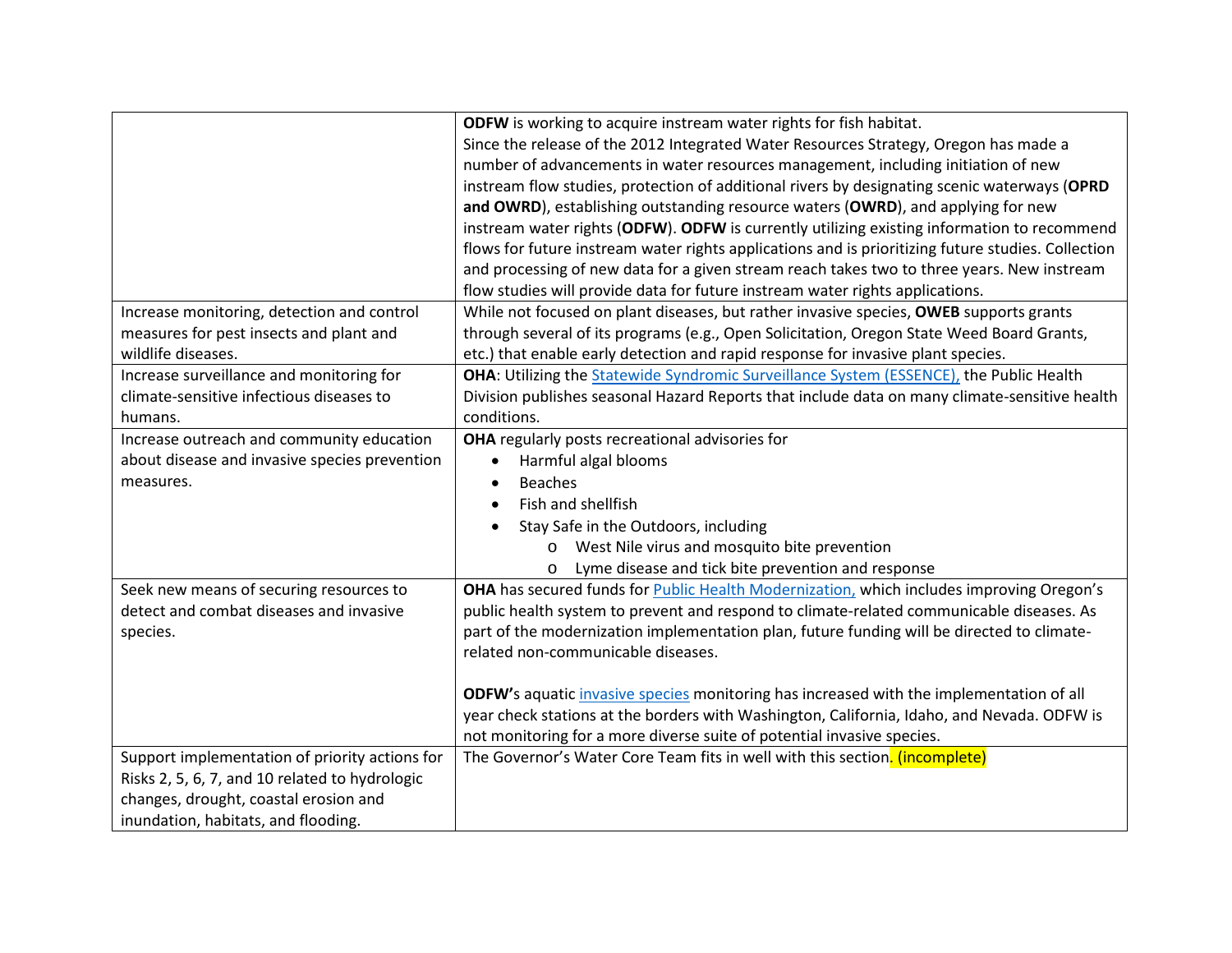| <b>ODOT</b>                                                                                                                                                                                                                                                                                                                                                                                                                                                    |
|----------------------------------------------------------------------------------------------------------------------------------------------------------------------------------------------------------------------------------------------------------------------------------------------------------------------------------------------------------------------------------------------------------------------------------------------------------------|
| Produced a Climate Change Adaptation Strategy Report, outlining primary climate<br>$\bullet$<br>impacts and risks to transportation, existing programs, and adaptive capacity in<br>response.                                                                                                                                                                                                                                                                  |
| Long-term research is being conducted to inform a coastal landslides and bluff<br>retreat, which will conclude with a targeted risk assessment for landslide/coastal<br>highways that are vulnerable to landslides and erosion hazard priorities along<br>highway US 101. Research is also underway for an automated landslide hotspot<br>identification and risk mapping tool for state highways that considers future climate<br>change and landslide risks. |
| Conducted a vulnerability assessment pilot study for highways in Tillamook and<br>Clatsop counties. The study focused on roadway hazards that may worsen with future<br>sea level rise and extreme weather events. Adaptation options were developed for<br>five roadway hazard sites on US 101.                                                                                                                                                               |
| Conducted a pilot study analyzing nature-based options to protect coastal highway<br>infrastructure from future storm surge and sea level rise using. The study focused on<br>the use of dynamic revetments and sand dunes.                                                                                                                                                                                                                                    |
| ODOT's Sustainability Program Initiated work on a Statewide Climate Change Risk<br>Assessment (2020), which will result in an operational adaptation action plan that<br>guides future agency investments.                                                                                                                                                                                                                                                     |
| Established the ODOT Climate Office (March 2020) to enhance focus and resources on<br>mitigating greenhouse gas (GHG) emissions from transportation sources and to<br>address the effects of climate change on Oregon's transportation system.                                                                                                                                                                                                                 |
| Established the Adaptation Work Group, an interagency team of managers and<br>subject experts who help set agency priorities and provide technical guidance for<br>adaptation planning.                                                                                                                                                                                                                                                                        |
| Since 2015, the Drought Readiness Council (chaired by OWRD and OEM), a standing body of<br>federal and state natural resource, public health, and emergency response agencies, has<br>reviewed local requests for assistance during drought and made recommendations to the<br>Governor.                                                                                                                                                                       |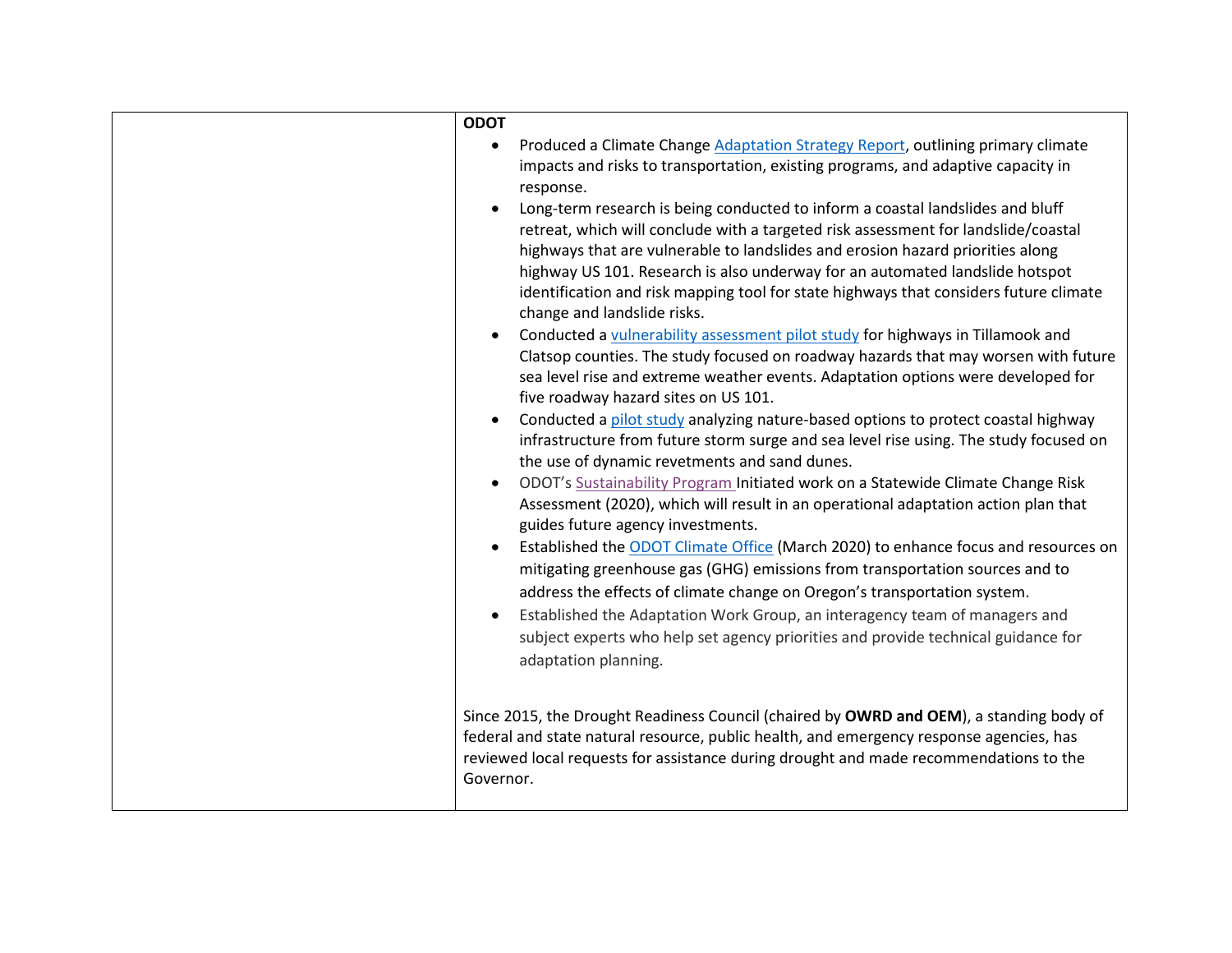|                                                 | In early 2016, OWRD and OEM updated Oregon's incident annex on drought, a response plan<br>for state agency coordination activities. Response plans focus on short-term actions to reduce |
|-------------------------------------------------|-------------------------------------------------------------------------------------------------------------------------------------------------------------------------------------------|
|                                                 | the immediate impact of drought, whereas mitigation plans tend to address actions taken                                                                                                   |
|                                                 | before a drought occurs to reduce potential future drought impacts.                                                                                                                       |
|                                                 |                                                                                                                                                                                           |
|                                                 | In 2016, the Oregon Legislature established a Drought Task Force to develop                                                                                                               |
|                                                 | recommendations that could help improve the state's response to drought. In November                                                                                                      |
|                                                 | 2016, the Task Force released a full report detailing their efforts and highlighting several                                                                                              |
|                                                 | recommendations for addressing drought emergencies. The report is available at                                                                                                            |
|                                                 | https://www.oregon.gov/owrd/WRDReports/Draft Final Task Force Report 11 1 2016 Fin                                                                                                        |
|                                                 | al.pdf.                                                                                                                                                                                   |
|                                                 |                                                                                                                                                                                           |
|                                                 | In 2017, the Governor's Drought Policy Office, working with agency staff at OWRD, published                                                                                               |
|                                                 | guidance for in-home and out-of-home conservation measures that can be taken during                                                                                                       |
|                                                 | drought.                                                                                                                                                                                  |
|                                                 | The 2017 Legislature passed a bill requiring owners or operators of high-hazard dams to                                                                                                   |
|                                                 | develop an emergency action plan and file it with OWRD, OEM, and the local county                                                                                                         |
|                                                 | emergency agency no later than January 1, 2019. The 2019 Legislature passed critical laws                                                                                                 |
|                                                 | authorizing OWRD to better enforce state dam safety laws to protect people and property                                                                                                   |
|                                                 | from dam failure. These critical authorities allow OWRD and others to support community                                                                                                   |
|                                                 | safety in the face of severe flooding.                                                                                                                                                    |
| Inventory past flood conditions and define and  | OWEB makes grants that support technical assistance and restoration design and                                                                                                            |
| map future flood conditions.                    | implementation projects to help minimize the risk of flooding (e.g., Southern Flow Corridor                                                                                               |
|                                                 | project in Tillamook County).                                                                                                                                                             |
|                                                 | DLCD and DOGAMI, in corporation FEMA Map Modernization and Risk Map Programs,                                                                                                             |
|                                                 | updated Flood Insurance Rate Maps in xx Oregon counties. DOGAMI used state-of-the-art                                                                                                     |
|                                                 | modeling methods along the Oregon Coast to improve floodplain delineations. (incomplete)                                                                                                  |
| Improve capability to rapidly assess and repair | ODOT's Maintenance and Operations Branch developed a Statewide Resource Optimization                                                                                                      |
| damaged transportation infrastructure, in       | Plan, which establishes extreme weather thresholds and maps resource priorities to enable                                                                                                 |
| order to ensure rapid reopening of              | efficient deployment of resources (such as snow plows) during critical weather events.                                                                                                    |
| transportation corridors.                       |                                                                                                                                                                                           |